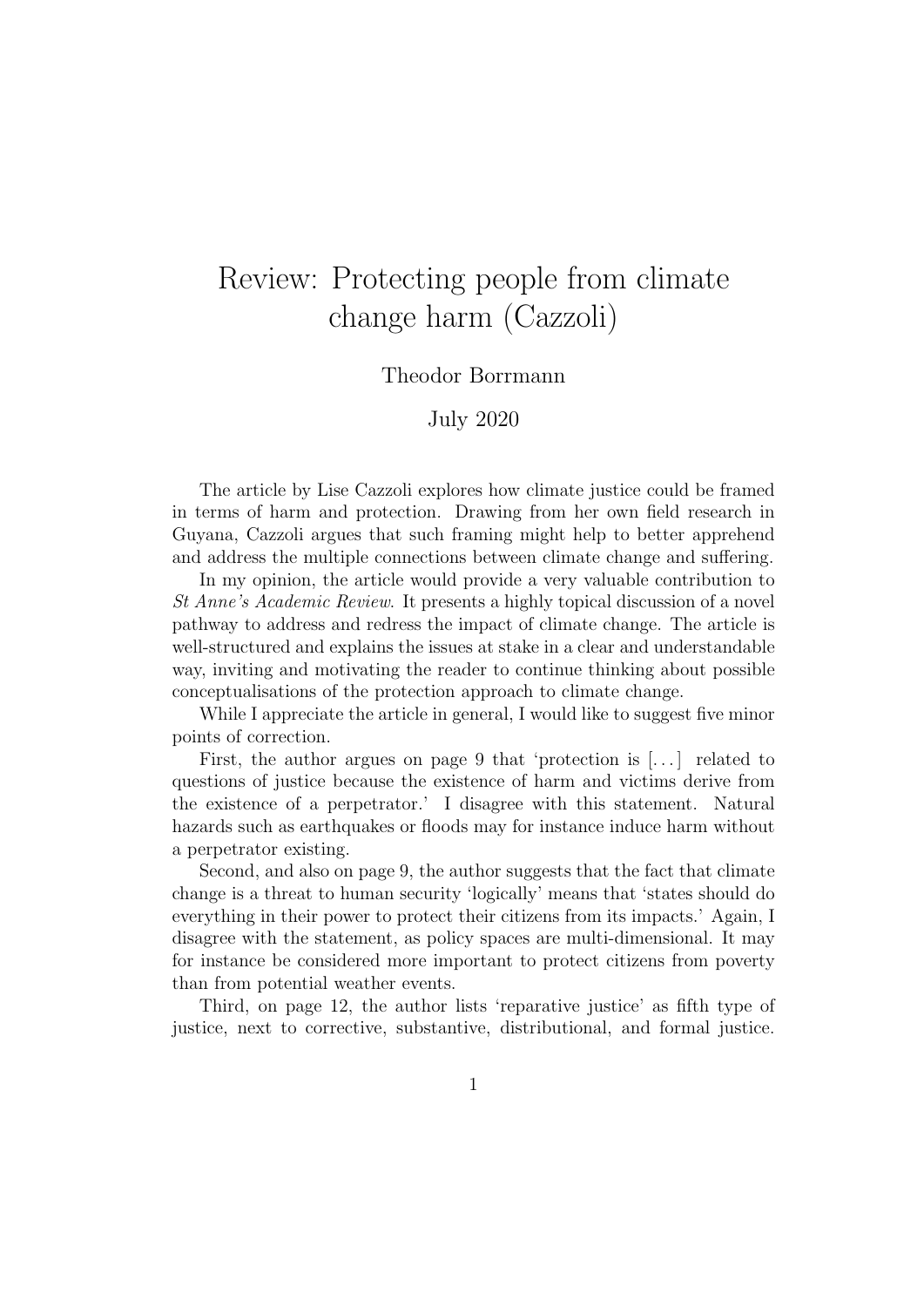However, there seems to be a large overlap between corrective and reparative justice, and I would suggest to clarify their relation. The referenced paper outlines for example how reparations entail both corrective and restorative justice (Buxton, 2019, p. 210). Cazzoli draws a line between reparative and corrective justice without explaining their difference. Personally, I would suggest to combine these justice types into a single category.

Fourth, on page 13, the author employs the ontological turn in anthropol- $\log y$  – in particular Kohn (2015) – to argue that moral judgment is embedded in 'specific representations of reality itself.' I would disagree with that statement, even though it's not necessarily wrong (there are many interpretations within the ontological turn). I would recommend the author to provide a clearer depiction of ontologies, or to actually bypass this rather complex terminology altogether (by solely relying on the reference to Said's (1978) and Gregory's (2004) imagined/ative geographies).

In my reading of Viveiros de Castro, Descola, and Kohn, the ontological turn goes beyond the constructivist approach to nature and reality. Rather than arguing that reality is differently constructed and represented, reality as such is seen as different. Kohn supports for instance an interpretation of ontology as 'different worlds instead of different worldviews' (How Forests Think, p. 10).

As a side-note, Kohn's understanding of ontology is also markedly different from the one of Heidegger (for whom it was indeed merely the study of being), who is also cited by Cazzoli.

Fifth, the author writes on page 15 that the climate change regime is 'often considered new and emerging,' in contrast for instance to the refugee regime. I think that a reference might be helpful at this point, especially as the term 'new regime' is not fully defined. I would actually argue that the climate change regime has had its predecessors in the environmental movement of the 70s and the resulting international regimes (e.g., Montreal Protocol, Convention on Biological Diversity, Basel Convention).

Besides these five points, it would be necessary to edit the text once more to remove very minor mistakes.

On page 3, the author writes at one point for instance of 'humanitarianism' instead of 'humanity' (when summarising Fassin's distinction between mankind and humanness); on the same page, she also repeats 'seen as a deprivation of basic capabilities' in two adjacent sentences; on page 13, the author seems to translate 'poetic' as 'made up', whereas it etymologically only means 'made'; on the next page, there is a comma instead of a fullstop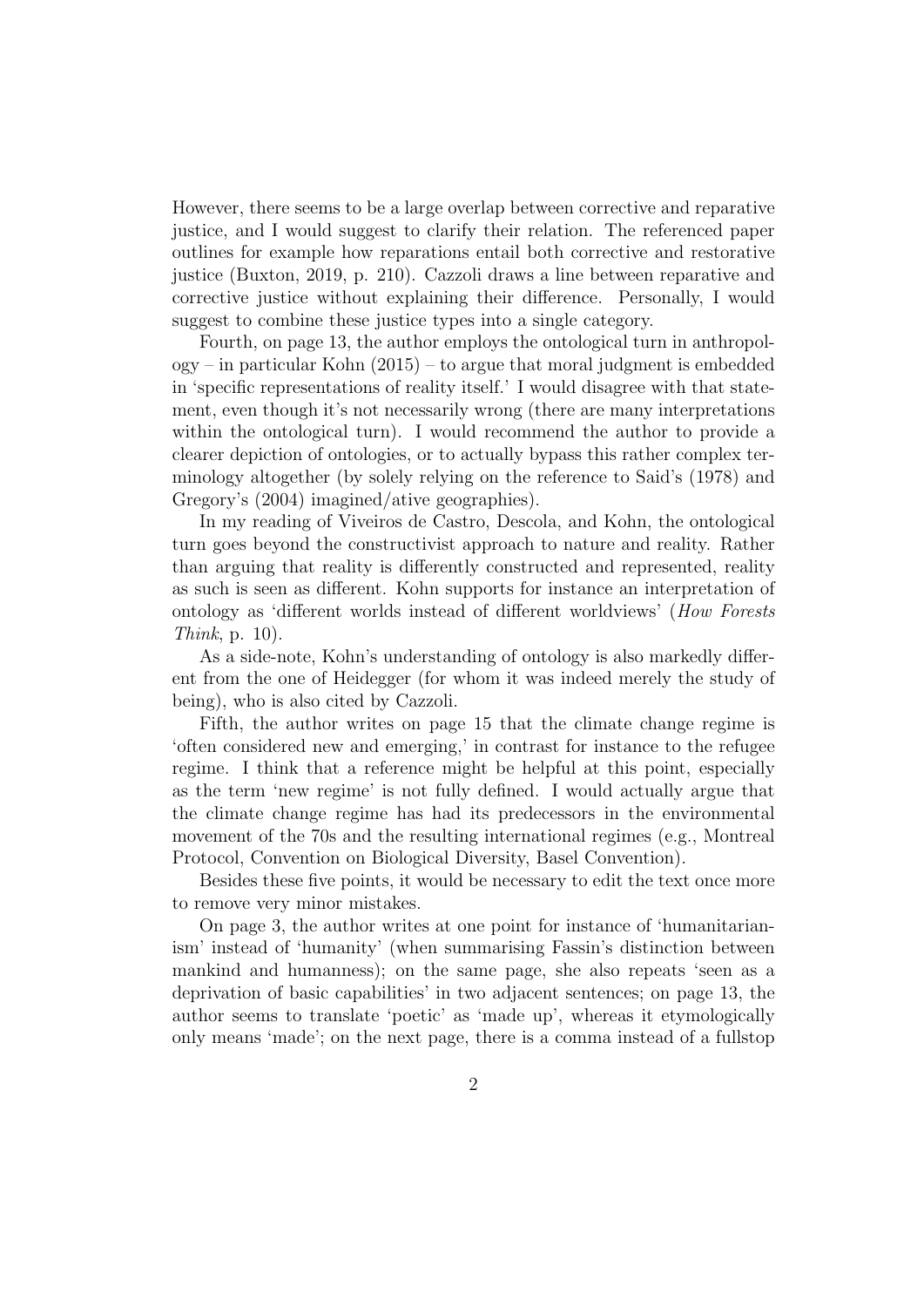in the first sentence; on page 15, the last paragraph seems to have an 'emerge' too many in one sentence.

Further, the bibliography is still inconsistent: The journal and page numbers of O'Brien et al. are for instance given as 'Disasters, 30: 64-80', while for Paris, they are given as 'International Peacekeeping, 21(5), 596-603.' For Oliver-Smith, there are dots in the title; for Said, the publisher is missing; et cetera.

Apart from these minor points – which I would deem necessary to correct – there are further points which I would like to share with the author. Their consideration might help to revise the article, even though it might be unfeasible to tackle all of them within the scope of this journal article. For simplicity, let me note them down in a couple of bullet points:

• In my opinion, the author's observations from Guyana do not feature enough in the article. Personally, I would delete the section on 'methodology' and would include the observations either in the introduction, or at the very end (in order to illustrate the issues raised in section 3).

Further, I would suggest to take all examples from Guyana, rather than referring to hurricane Katrina or the Tuvalu nation. On page 11, for instance, the author could cite an example of an extreme weather event from Guyana, and could then evaluate whether the Guyanese health care system was sufficiently prepared.

- The author observed that Guyanese boat services would be affected by sea-level rise. However, she does not clarify whether such impact would be negative or positive. – If more places are inundated, boat services might actually expand and its owners might make more money than before.
- A map of Guyana might be helpful.
- As of now, the analysis of alternative approaches to the 'protection approach' is weak. The author refers at some points to existing literature, but hardly engages with it.

On page 7, the author for example reports that news 'usually' report the climate emergency as the reason for vulnerability, but does not provide any reference for that claim. If that was indeed the case (which I am not sure of), it would go against the grain of current research in disaster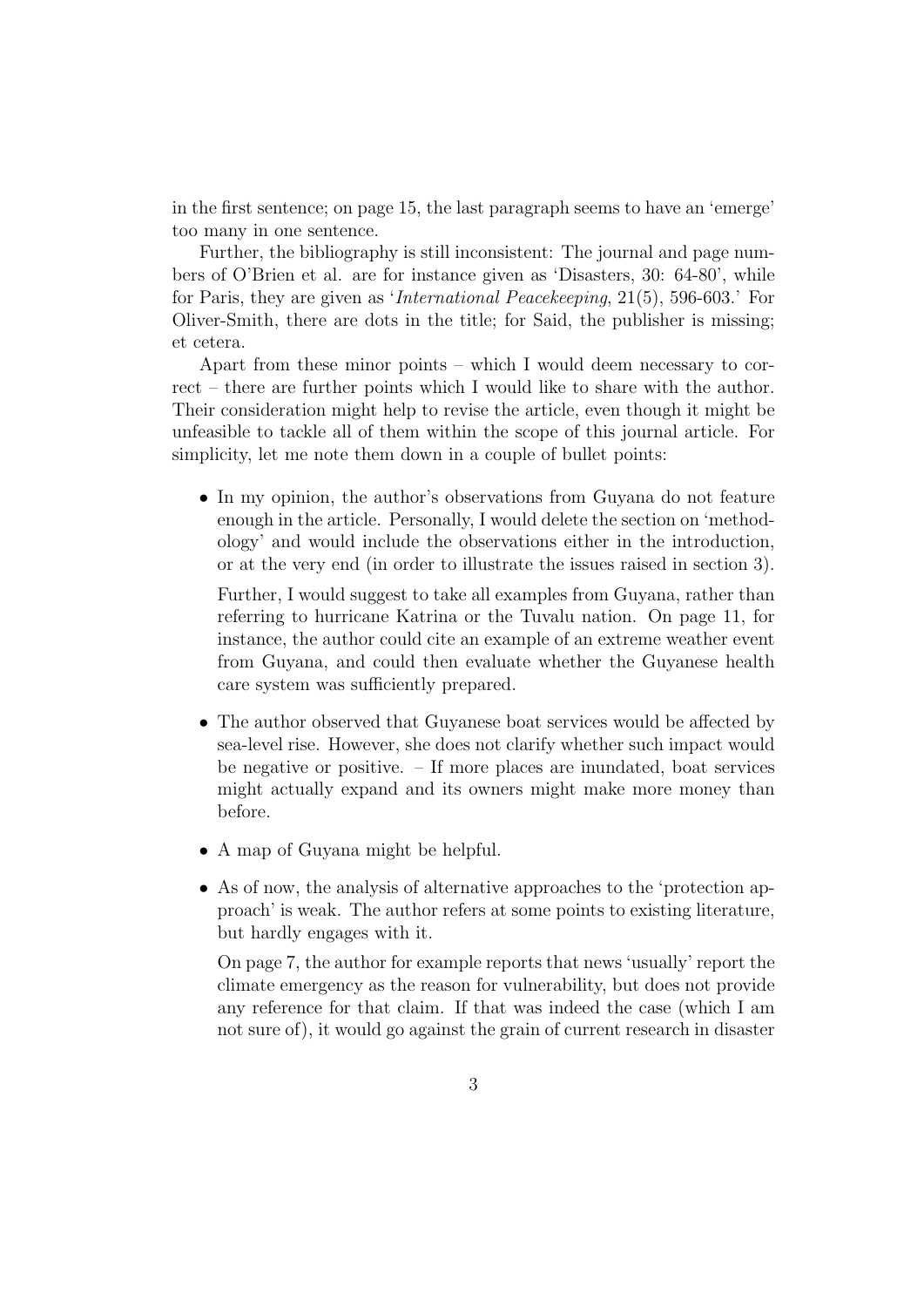risk reduction (where it is clear that vulnerabilities create disasters, not the other way round).

On page 16, the terms 'climate change adaptation,' 'preparedness,' or 'disaster risk reduction' are mentioned, but not properly defined. To my surprise, 'resilience' was not mentioned at all, even though I would have considered it to be most promising alternative to a 'protection approach.'

• I do not share the author's optimism concerning 'protection approaches' in general, and the author might wish to include a more critical engagement with 'protection.' In comparison for instance to a 'resilience approach,' the term 'protection' seems more prone to processes of victimisation and securitisation. The author's reference to the 'responsibility to protect' could for instance also include an overview to its critiques (which argue for instance that R2P can be abused to improve one's own geostrategic position).

She could further engage with the critical literature on disaster risk management. Papers like On shaky grounds by Zeiderman (2012) show for instance that 'protecting' people from earthquake risk is not always in their best interest, and similar observations have been made with respect to most hazard risks.

- In section 3.2., the author asks 'who should be responsible for providing  $\left[\ldots\right]$  protection,' but then merely considers the state and the international community as options. However, the responsibility might also lie with individuals, civil society, transnational organisations, or private companies, and it might accordingly be good to discuss these options.
- It might be helpful to further elucidate the notion of 'the state.' The author writes for example on page 9 that climate change 'has been caused by human activity including, presumably, that of the state itself,' and that the states are thus perpetrators of the harm induced by climate change.

But it is unclear to me how 'the state' would cause climate change. Is it because the institution of the state has accelerated industrialisation? Or because the state has incentivised private companies to pollute the environment? Or because it has failed to set the right policies? And,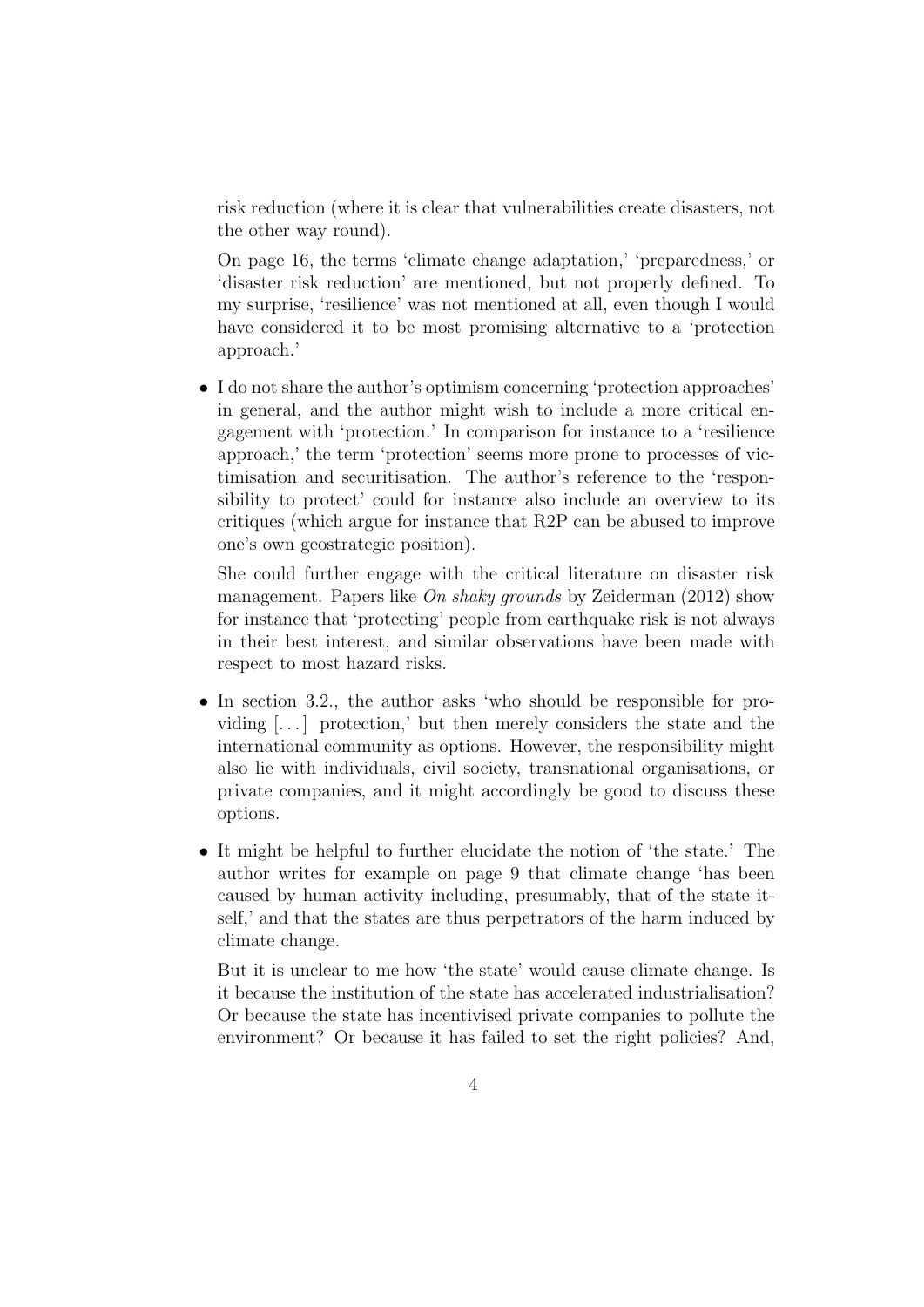in any case, would it really be the state that has contributed to climate change, and not rather the politicians?  $- I$  think that the claim itself can be defended, but further elaboration seems advisable.

- On page 4, the author writes that 'deprivation is conceptualised as relative' and adds in parentheses that 'hence, some deprivations can be considered absolute.' I disagree with that conclusion, but this may be because my idea of 'absolute' is different from the author's.
- On page 6, the author writes that villagers associate climate change impacts 'with unsustainable patterns of resource use that are not directly related to the state of the climate.' Examples for such resource use patterns might help the readers to better understand the Guyanese situation.

Quotes from villagers and more details on why the protection approach is to be preferred in Guyana might also prove advantageous in general.

- On page 8, the author uses 'migration or starvation' as instance of harm. This might give the impression that migration is harmful. The author might wish to rephrase that part.
- Also on page 8, the author uses the term ""legitimate" victims,' which seems to be an unfortunate wording. What does it actually mean for a victim to be legitimate or illegitimate?
- On page 9, the author summarises the conceptualisation of individualised victims as asking 'epistemological questions'. However, there is also an ethical dimension to it (not only an epistemological one).
- On page 16, the author writes that 'the current government response is mostly dictated by politics.' I would argue that it is dictated by politics and economics.
- As the author recognises herself in the conclusions, her preliminary account of a protection approach to climate change entails a wide range of theories from different contexts and disciplines (e.g., Sen, Kohn, Said). For that reason, some very profound ideas are unfortunately merely sketched. – Of course, the chosen approach of the author has the benefit that the reader is provided with much inspiration for further readings.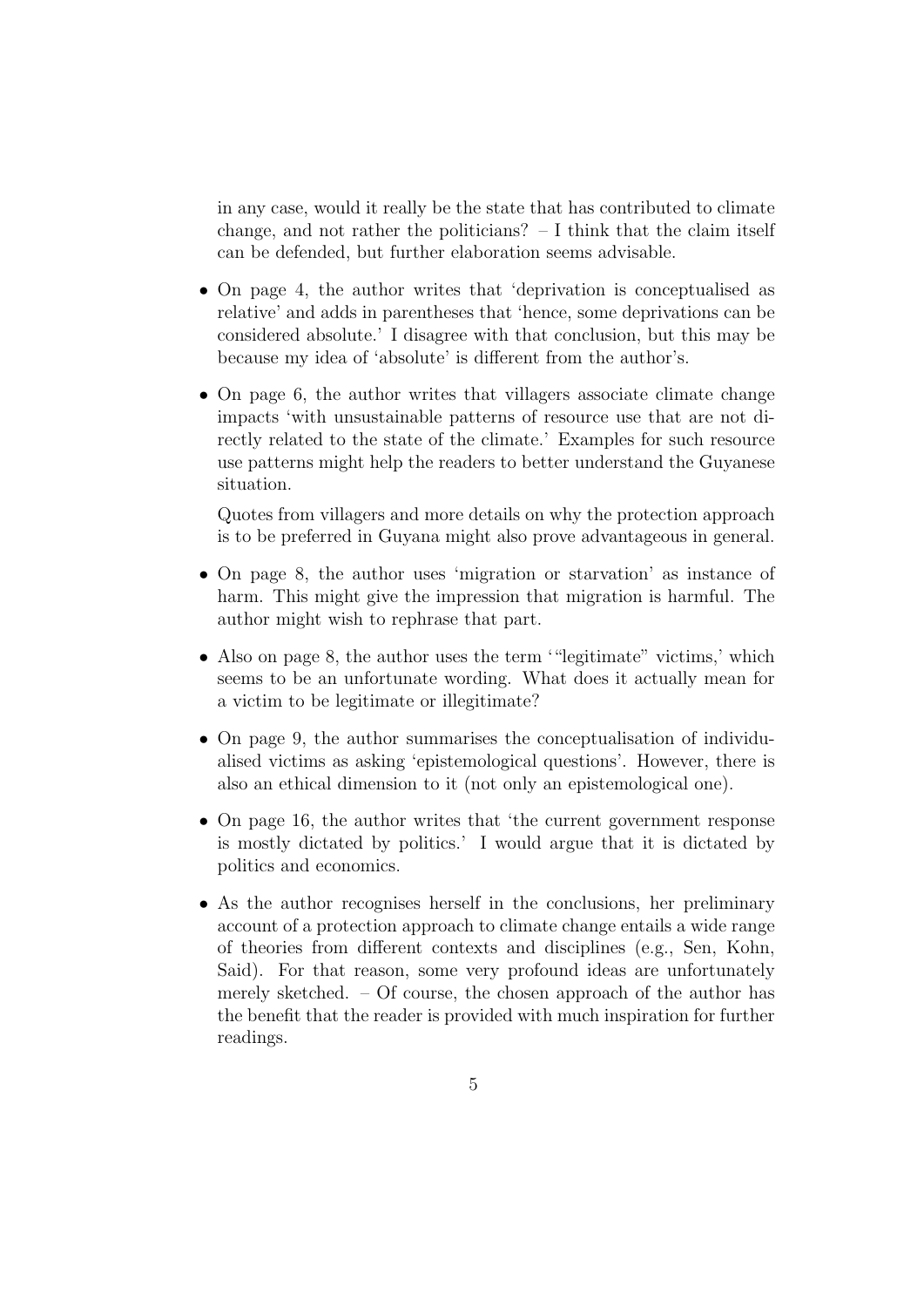• Stylistically, the text is 'too honest' at times. I completely understand and sympathise with the author's urge to use qualifiers, such as 'one could argue' or 'presumably.' However, in some cases it seems advisable to exclude them.

On page 6, for instance, 'sea-level rise  $[\dots]$  could hypothetically affect both fauna and flora' might be rephrased as 'sea-level rise [. . . ] could affect both fauna and flora'. And on page 10, it seems fair to write 'However, not all redress from injustice needs to come from the perpetrator' instead of 'One could argue, however, that redress from injustice does not *necessarily* need to come from the perpetrator.'

My points of critique notwithstanding, Cazzoli's article on Protecting People from Climate Change Harm has been a very pleasant and interesting read. Its publication in St Anne's Academic Review is highly commendable, as the article engages the reader with an important topic in a very refreshing and inspiring way.